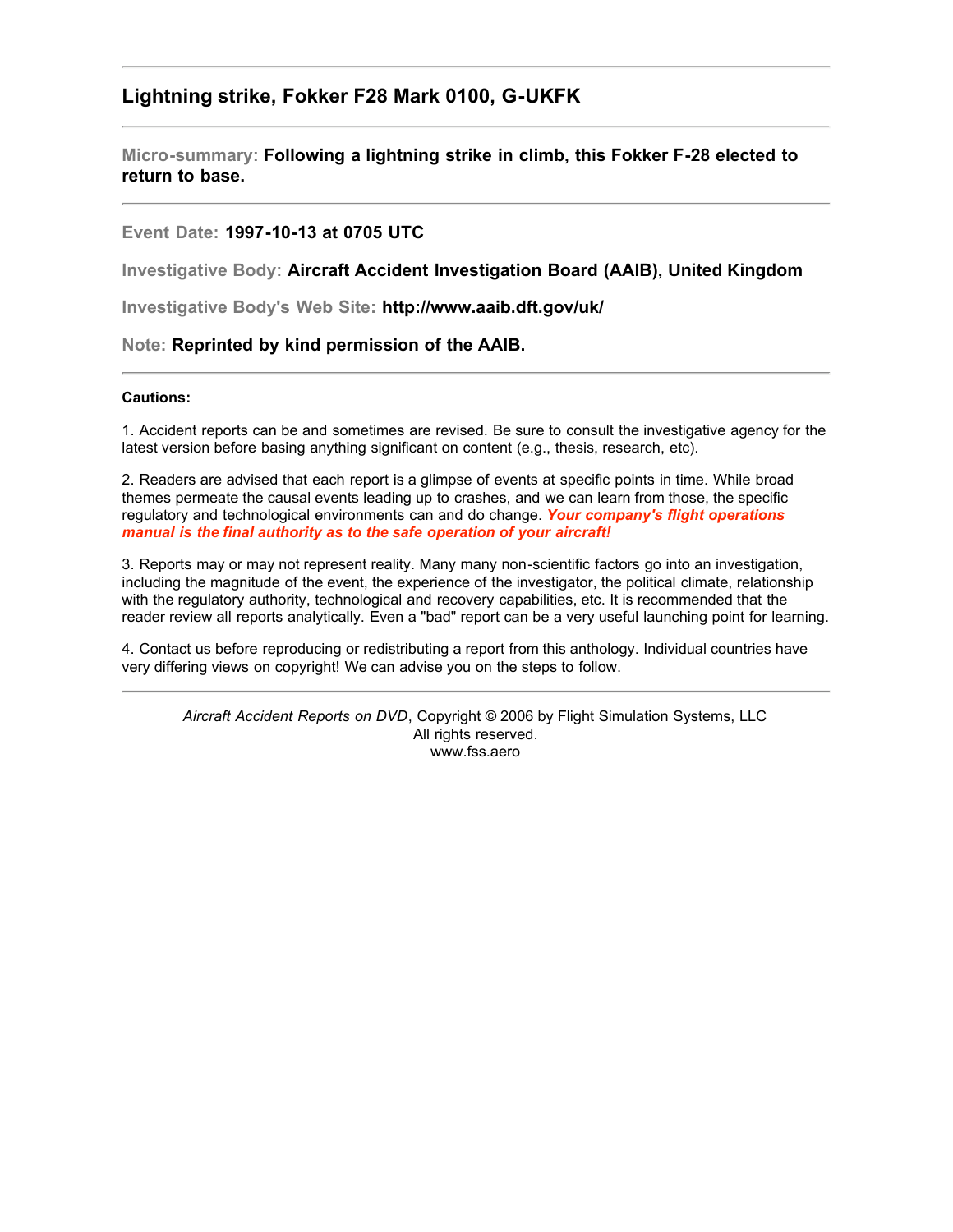# **Fokker F28 Mark 0100, G-UKFK**

| AAIB Bulletin No: 9/98 Ref: EW/G97/10/24 | Category: 1.1                                                                                                                                                                                                                                                                                                                                                |
|------------------------------------------|--------------------------------------------------------------------------------------------------------------------------------------------------------------------------------------------------------------------------------------------------------------------------------------------------------------------------------------------------------------|
| <b>Aircraft Type and Registration:</b>   | Fokker F28 Mark 0100, G-UKFK                                                                                                                                                                                                                                                                                                                                 |
| No & Type of Engines:                    | 2 Rolls Royce Tay 620-15 turbofan engines                                                                                                                                                                                                                                                                                                                    |
| <b>Year of Manufacture:</b>              | 1988                                                                                                                                                                                                                                                                                                                                                         |
| Date & Time (UTC):                       | 13 October 1997 at 0705 hrs                                                                                                                                                                                                                                                                                                                                  |
| Location:                                | Amsterdam, Schipol Airport, The Netherlands                                                                                                                                                                                                                                                                                                                  |
| <b>Type of Flight:</b>                   | <b>Public Transport</b>                                                                                                                                                                                                                                                                                                                                      |
| <b>Persons on Board:</b>                 | Crew - 5 - Passengers - 100                                                                                                                                                                                                                                                                                                                                  |
| <b>Injuries:</b>                         | Crew - Nil - Passengers - Nil                                                                                                                                                                                                                                                                                                                                |
| <b>Nature of Damage:</b>                 | Various rivets on left-hand side of nose damaged, outer<br>static discharger missing from right-hand stabiliser,<br>additional small part of right-hand stabiliser missing, pitot<br>head had small residual metal pieces welded to it, a number<br>of dents were present in fuselage top. Two electrical<br>switches in elevator system ceased to function. |
| <b>Commander's Licence:</b>              | Airline Transport Pilot's Licence                                                                                                                                                                                                                                                                                                                            |
| <b>Commander's Age:</b>                  | 42 years                                                                                                                                                                                                                                                                                                                                                     |
| <b>Commander's Flying Experience:</b>    | $10,500$ hours (of which $2,600$ were on type)                                                                                                                                                                                                                                                                                                               |
|                                          | Last 90 days - 160 hours                                                                                                                                                                                                                                                                                                                                     |
|                                          | Last 28 days - 50 hours                                                                                                                                                                                                                                                                                                                                      |
| <b>Information Source:</b>               | Aircraft Accident Report Form submitted by the pilot and<br>subsequent inquiries by AAIB                                                                                                                                                                                                                                                                     |

The Captain reported that the aircraft reached FL60 on departure from Schiphol, with the autopilot off. Whilst in IMC, it encountered precipitation in the form of small hail stones; the weather radar was in use and showed no hard core closer than 5 nm. The aircraft then received a lightning strike. The cabin crew observed what they described as fire-balls in the cabin, originating at the front and appearing to exit in the region of the overwing emergency doors. The Captain observed the *master caution* lights operating and warnings of EL 1 and EL 2 appearing on the MFDU, indicating that hydraulic pressure had fallen in both right and left systems of the elevator hydraulic control unit.